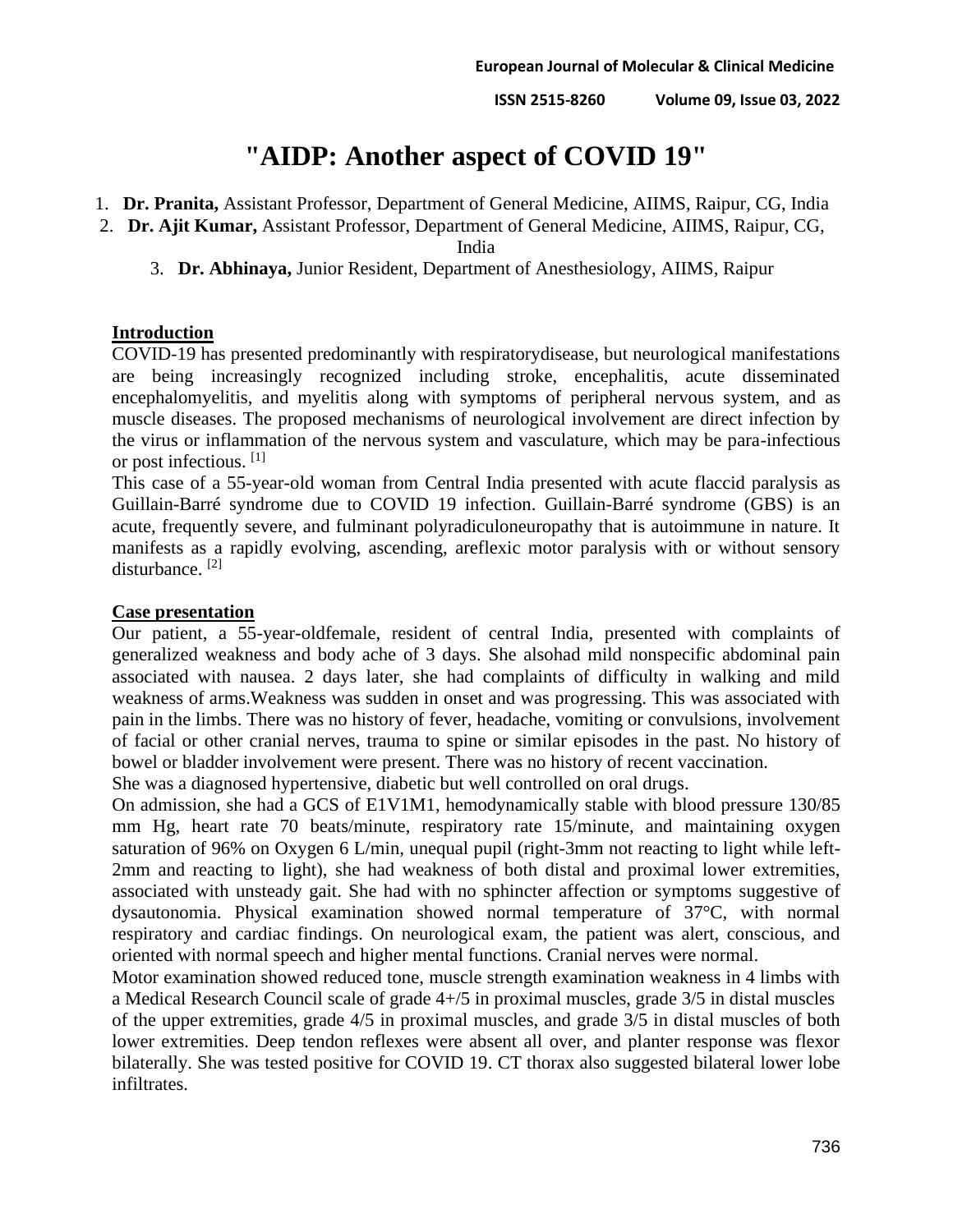#### **ISSN 2515-8260 Volume 09, Issue 03, 2022**

Initial laboratory investigations were as follows; white blood cells (WBCs) count of 8.6 cells per microliter (neutrophils =  $62.2\%$ ; lymphocytes =  $23.4\%$ ), RBCs of 4.47 million cells/mcL, hemoglobin 11. 9 g/dL, and platelet count is 180,000 platelets/mcL. Erythrocyte sedimentation rate of 16 mm/h and C-reactive protein was 114 mg/L. His international normalization ratio was 1.34, serum glucose 8.4 mmol/L, BUN 4.6 mmol/L, Cr 84 umol/L, alanine aminotransferase 46 U/L, potassium 4.8 mmol/L, sodium 131 mmol/L, and HbA1c was 6.1%

Cerebrospinal fluid (CSF) analysis showed high protein; 623 mg/L, normal glucose levels: 4.3 mmol/L, no WBCS, negative culture and sensitivity, and gram stain for bacterial infection. Virology PCR screening for neurotropic viruses was negative in serum and CSF.

On further investigation, she was found to have Guillain-Barré syndrome (AIDP) by Nerve conduction study (predominantly sensorimotor axonal polyradiculoneuropathy) and was treated for the same with doses of IVIG following which her weakness improved with nofurther progression of weakness and was discharged later with no residual weakness of limbs.

## **Discussion**

Coronaviruses (CoVs) belong to the subfamily Orthocoronavirinae in the family Coronaviridae, Order Nidovirales. The CoV genome is an enveloped, positive-sense, single-stranded RNA. The mechanisms by which SARS-CoV-2 causes neurological damage include direct damage to specific receptors, cytokine-related injury, secondary hypoxia, and retrograde travel along nerve fibres. [3]

The SARS-CoV 2 virus attaches to angiotensin converting enzyme 2 receptor and to gangliosides containing sialic acid.  $[4, 5]$  The mechanism of GBS following COVID-19 is suggested to be due to molecular mimicry between the viral protein associated gangliosides and peripheral nerve gangliosides. [6] Alternatively, the mechanism of nerve damage is due to inflammatory mediators released by macrophages following T-cell activation. <sup>[1]</sup> Also some authors suggest that this could be due to the generalised, hyper inflammatory response that happens with COVID-19 illness as a parainfectious mechanism.  $[7, 8]$  This is seen in our case as well, as evidenced by the elevated levels of Inflammatory markers.

Most cases reported gave typical features of GBS, such as generalised weakness, (which is so far reported to occur within 5days - 3weeks of COVID infection), demyelination on nerve conduction study, albumino-cytological dissociation in CSF; CE-MRI studies were not conclusive in some of the cases. [7, 9, 10, 11, 13] While, CE-MRI spine couldn't be performed in our case, other features correlated well with the general picture of reported GBS cases. Preceding the onset of weakness our patient had antecedent illness as abdominal pain and nausea, and little respiratory symptoms of COVID 19.

Treatment for GBS associated with COVID-19 is same as with other cases of GBS; which included IVIG, plasmapheresis and other supportive treatment. Excellent response to IVIG is seen in many cases reported, further emphasizing the immunological mechanism of the disease. [11, 12, 13] Similarly in our case also, further progression of weakness was halted and considerable improvement in tone of limb muscles noted.

# **Conclusion**

Physicians must be well informed about the possibility of such a case to occur and consider GBS as a differential diagnosis in a similar scenario. Overlap of respiratory paralysis in GBS and COVID-19 makes it even more important for the physicians to diagnose and manage GBS early